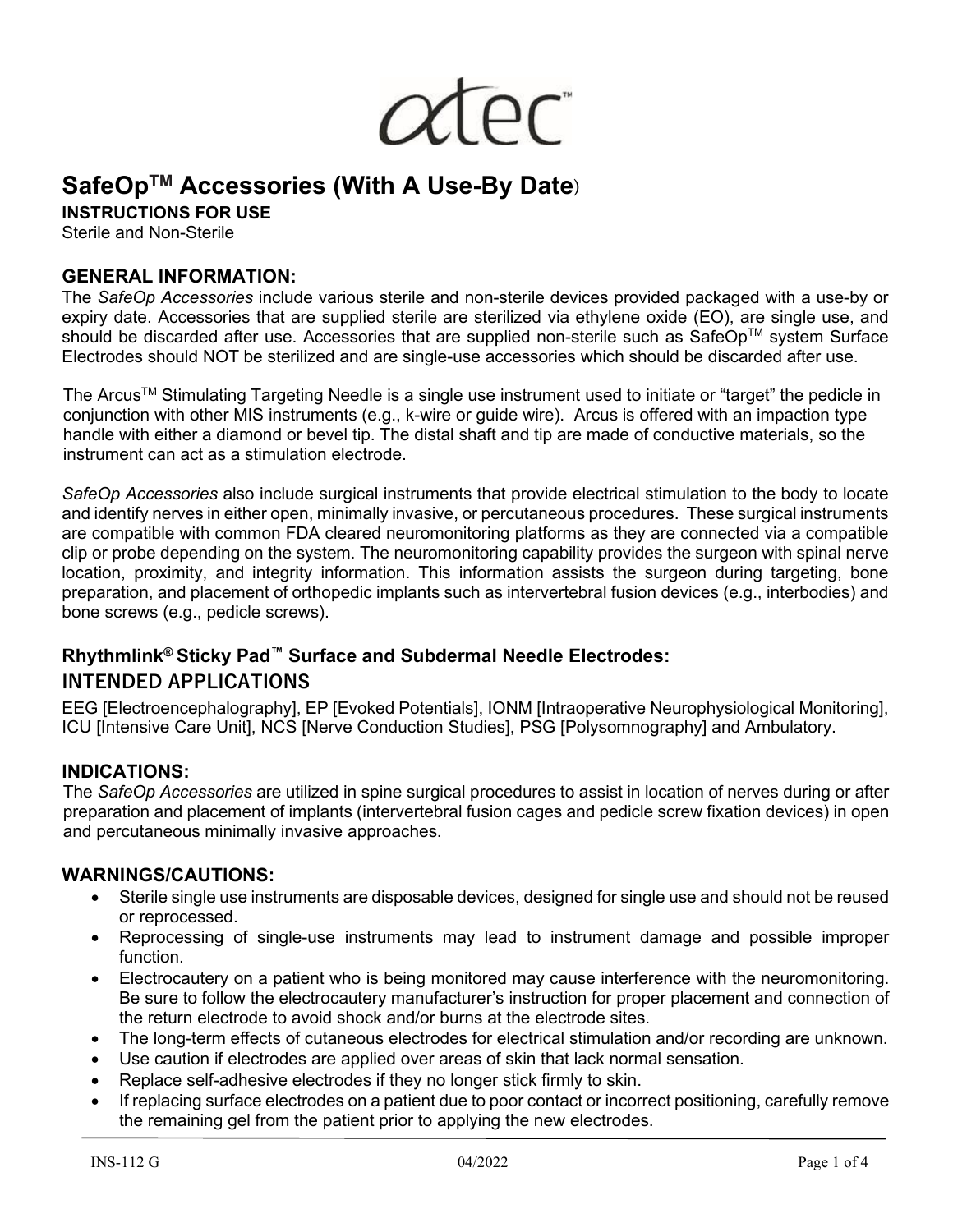- Your patient may experience skin irritation beneath the surface electrodes applied to skin. The adhesive may irritate the skin when removed from the skin. It is a strong adhesive and should be removed from the skin with care.
- Needle electrodes may cause bruising or bleeding in patients using blood thinners or who have blood dyscrasias. Do not move or wiggle electrodes excessively after placement.

## **PRECAUTIONS:**

- Care must be taken when using stimulating instruments near vital organs, nerves, or blood vessels.
- Incorrect handling of these instruments may render them unsuitable for their intended use, cause corrosion, dismantling, distortion, breakage, or cause injury to the patient or user. Do not use the drills and taps at high speeds.
- All instruments are made of biocompatible materials but are not intended to be implantable. As such, in the event an instrument breaks, no fragment may remain in the patient as this could cause postoperative complications such as allergies, infection, or complications that could potentially require further intervention.
- Alphatec distributes Rhythmlink® Sticky Pad™ surface and subdermal needle electrodes manufactured by Rhythmlink International, LLC. Subdermal Needles are for professional use only and should only be used in compliance with accepted industry standards. Rhythmlink International, LLC is not responsible for injury, infection or other damage resulting from the use or misuse of this product. Product is sterile only if packaging is unopened. When selecting a Subdermal Needle Electrode, it is important to choose the appropriate length and diameter.

## **PACKAGING AND STORAGE:**

Inspect each package upon receipt to ensure it is intact. Examine accessories carefully prior to use for completeness such that all components are included and to confirm there is no damage. Do not use devices if package is opened, damaged, or past the use-by or expiry date. Damaged packages or products should be returned to Alphatec.

Rhythmlink® subdermal needle electrodes include Single Needles: one Electrode per pouch and Paired Needles: two electrodes per pouch. Rhythmlink® needle electrodes may be stored at ambient temperatures in a clean, dry location. All sterile accessories are intended for single use only. This product should NOT be resterilized.

SafeOp surface electrodes are provided in various quantities within a single pouch. Electrodes are offered with multiple pad configurations: three conductive pads per backing, two conductive pads per backing, and a single conductive pad per backing. SafeOp wet gel surface electrodes are provided non-sterile and must be stored at room temperature (10°C to 32°C or 50°F to 90°F) in a clean, dry location. This product should NOT be sterilized.

Rhythmlink<sup>®</sup> Sticky Pad<sup>™</sup> surface electrode is provided non-sterile and must be stored at room temperature (10°C to 40°C or 50°F to 104°F) in a clean, dry location. This product should NOT be sterilized.

Vermed<sup>®</sup> TenderTrode<sup>™</sup> solid gel electrodes are provided non-sterile and must be stored at room temperature (10°C to 32°C or 50°F to 90°F) in a clean, dry location. This product should NOT be sterilized.

### **PREOPERATIVE AND INTRAOPERATIVE MANAGEMENT**

### **General Electrode Instructions:**

- Inspect the patient's skin prior to electrode application to assure that the skin is healthy, intact, clean, and dry.
- Remove the backing or needle coverings from the electrodes prior to placing on the patient.
- Anchor all electrodes with medical tape.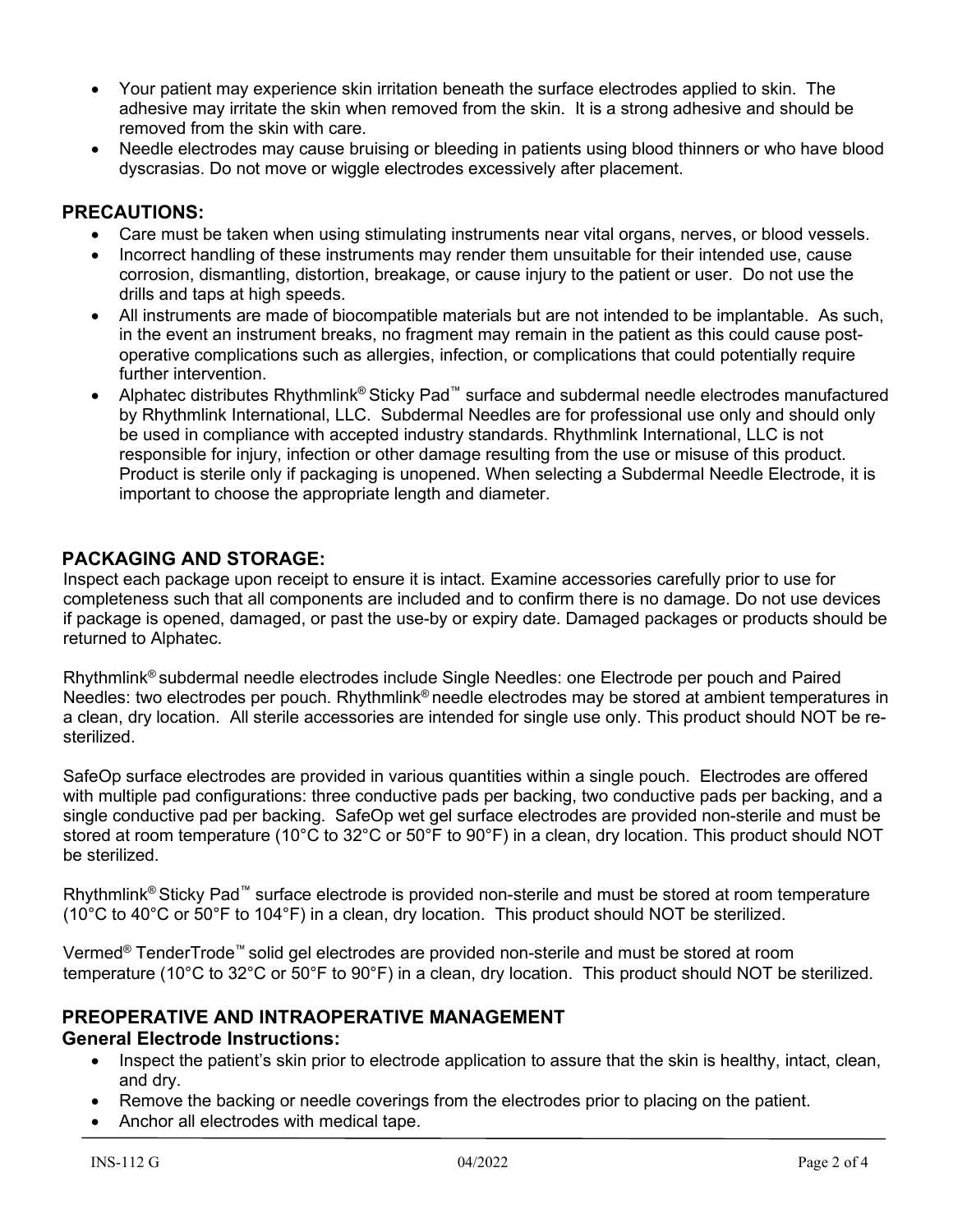- For all electrodes a swab (e.g., '2x2' size) may be placed under the cable connector if it appears that cushioning is needed. Adhesive tape can be placed over the connector or cables to provide strain relief.
- A ground electrode must be placed for all recordings.
- A Rhythmlink® subdermal needle electrode or Sticky Pad™ surface electrode patch may be used for current return (e.g., for a bipolar stimulating probe) which connects to the touch proof green connector.

# **SafeOp Surface Electrodes:**

The wet gel electrodes are designed to adhere to the patient and perform as intended for up to 24 hours. These electrodes are used for both acquisition and stimulation, including somatosensory evoked potentials and electromyography. The double pad blue colored electrodes are used for electrical stimulation, while the white triple, double and single pad electrodes are used for signal acquisition. One white double pad electrode is intended for acquisition at the C5S position and works with the single pad electrode applied to the forehead position (reference for the C5S electrode).

- The wet gel electrodes are designed to require minimal skin preparation. However, Alphatec recommends preparing the skin with NuPrep® skin prep gel and wiping any residual gel from the skin before applying the electrodes for optimal recordings. Do not apply over an ionic skin prep such as a polyvinyl-pyrrolidone mixture.
- In all cases of using surface electrodes, it is important to firmly attach the electrode to the patient using the adhesive foam around the conductive portion of the electrode. Do not press over the well gel area; instead provide a firm distributed pressure with the palm of the hand or press over the perimeter of the electrode to promote adhesion.

## **Rhythmlink® Sticky Pad™ Surface Electrodes:**

Rhythmlink® Sticky Pad™ can be identified by the silver Mylar backing. For best results prepare the site as follows: Remove excess hair, oils, and dirt. Wash the site with warm soapy water and dry the area completely. Use light sand paper prep to lightly scrub area and wipe with alcohol prep then let dry. Remove the Mylar backing from the electrode and place the electrode on the prepared site. To assure good contact apply pressure in the center of the electrode and move to the edges. Upon completion of the recording, remove electrode by pulling directly on the electrode. DO NOT PULL ON THE CABLE. Clean any remaining hydrogel with clean soapy water.

### **Rhythmlink® Subdermal Needle Electrodes:**

Prior to use, remove Needle sheath. Subdermal needle electrodes are typically applied after anesthesia induction has occurred. Subdermal needle electrodes should be inserted after cleansing the skin with a nonionic disinfectant such as isopropyl alcohol. Prior to use, remove Needle sheath. When introducing Electrode into patient, do not insert up to the hub. If needle bends before, during or after insertion, do not straighten or re-insert. Discard and replace with a new electrode. This product is single-patient use only and should not be sterilized or reused. Discard electrode after use.

- Reuse of this device may cause cross contamination and has NOT been validated for multiple uses.
- Re-sterilization of this device may cause unknown malfunctions. EO re-sterilization has not been validated for this device and may contribute to excessive EO gas residuals.

### **Vermed® TenderTrode™:**

Vermed<sup>®</sup> TenderTrode™ solid gel electrodes are prewired and can be used for up to 24 hours.

## **COMPLAINT HANDLING/REPORTING:**

All product complaints relating to safety, efficacy or performance of the product should be reported immediately to Alphatec Spine by telephone, fax, or letter. All complaints should be accompanied by name, part number, and lot numbers. The person formulating the complaint should provide their name, address,